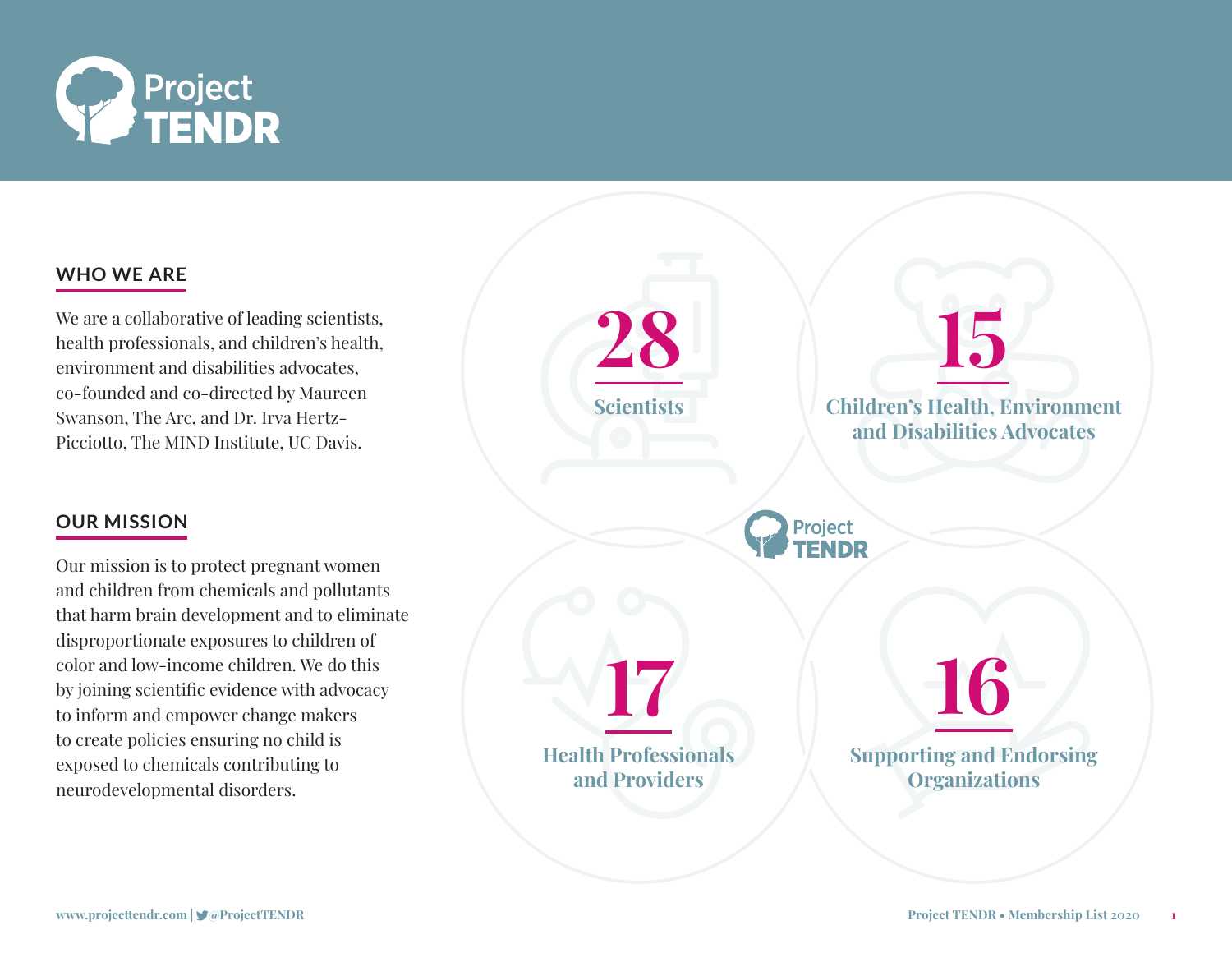## **TENDR Scientists**

Leading experts from diverse disciplines including epidemiologists, toxicologists, and exposure scientists—who study the effects of toxic chemicals on children's brain development. They direct research teams at major universities, publish studies in top peer-reviewed journals, and serve on national and international expert panels.



#### **Deborah Bennett, PhD**

*Professor,* Department of Public Health Sciences, School of Medicine, University of California, Davis

#### **David C. Bellinger, PhD, MSc**

*Research Director,* Boston Children's Hospital; *Professor,* Harvard Medical School; Harvard T.H. Chan School of Public Health

### **Linda S. Birnbaum, PhD, DABT, ATS**

*Scientist Emeritus and Former Director* (retired), National Institute of Environmental Health Sciences and National Toxicology Program *Scholar in Residence*, Nicholas School of the Environment Duke University

### **Asa Bradman, PhD, MS**

*Professor*, Department of Public Health School of Sciences, Humanities and Arts University of California, Merced

## **Aimin Chen, MD, PhD**

*Professor of Epidemiology*, Department of Biostatistics, Epidemiology and Informatics (DBEI), Center of Excellence in Environmental Toxicology (CEET) Perelman School of Medicine, University of Pennsylvania

## **Deborah A. Cory-Slechta, PhD**

*Professor of Environmental Medicine,*  Pediatrics and Public Health Sciences; *Acting Chair,* Department of Environmental Medicine; *Director,* University of Rochester Medical School Environmental Health Sciences Center

**Kristie Ellickson, PhD** *Research Scientist,* Minnesota Pollution Control Agency

## **Stephanie M. Engel, PhD**

*Professor*, Department of Epidemiology, Gillings School of Global Public Health, University of North Carolina, Chapel Hill

### **Brenda Eskenazi PhD**

*Jennifer and Brian Maxwell Professor of Maternal and Child Health and Epidemiology,* School of Public Health, University of California, Berkeley

## **M. Daniele Fallin, PhD**

*Sylvia and Harold Halpert Professor and Chair,* Dept. of Mental Health; *Director,* Wendy Klag Center for Autism and Developmental Disabilities, Johns Hopkins University

## **Alycia Halladay, PhD**

*Chief Science Officer*, Autism Science Foundation; Adjunct, Dept. of Pharmacology and Toxicology, Rutgers University

### **Russ Hauser, MD, ScD, MPH**

*Chair,* Department of Environmental Health *Frederick Lee Hisaw Professor of Reproductive Physiology, Professor of Environmental and Occupational Epidemiology,*  Harvard T.H. Chan School of Public Health; *Professor of Obstetrics,* Gynecology and Reproductive Biology, Harvard Medical School

## **Irva Hertz-Picciotto, PhD, MPH**

*Director,* UC Davis Environmental Health Sciences Center; *Professor,* Department of Public Health Sciences & Medical Investigations of Neurodevelopmental Disorders (MIND) Institute, University of California, Davis

#### **Margaret R. Karagas, MS, PhD**

*Professor & Chair,* Department of Epidemiology; *Director*, Children's Environmental Health & Disease Prevention Research Center, Geisel School of Medicine, Dartmouth College

## **Bruce P. Lanphear, MD, MPH**

*Investigator,* BC Children's Hospital Research Institute; *Professor Health Sciences,* Simon Fraser University, Vancouver, BC

## **Melanie Marty, PhD**

*Retired,* California Environmental Protection Agency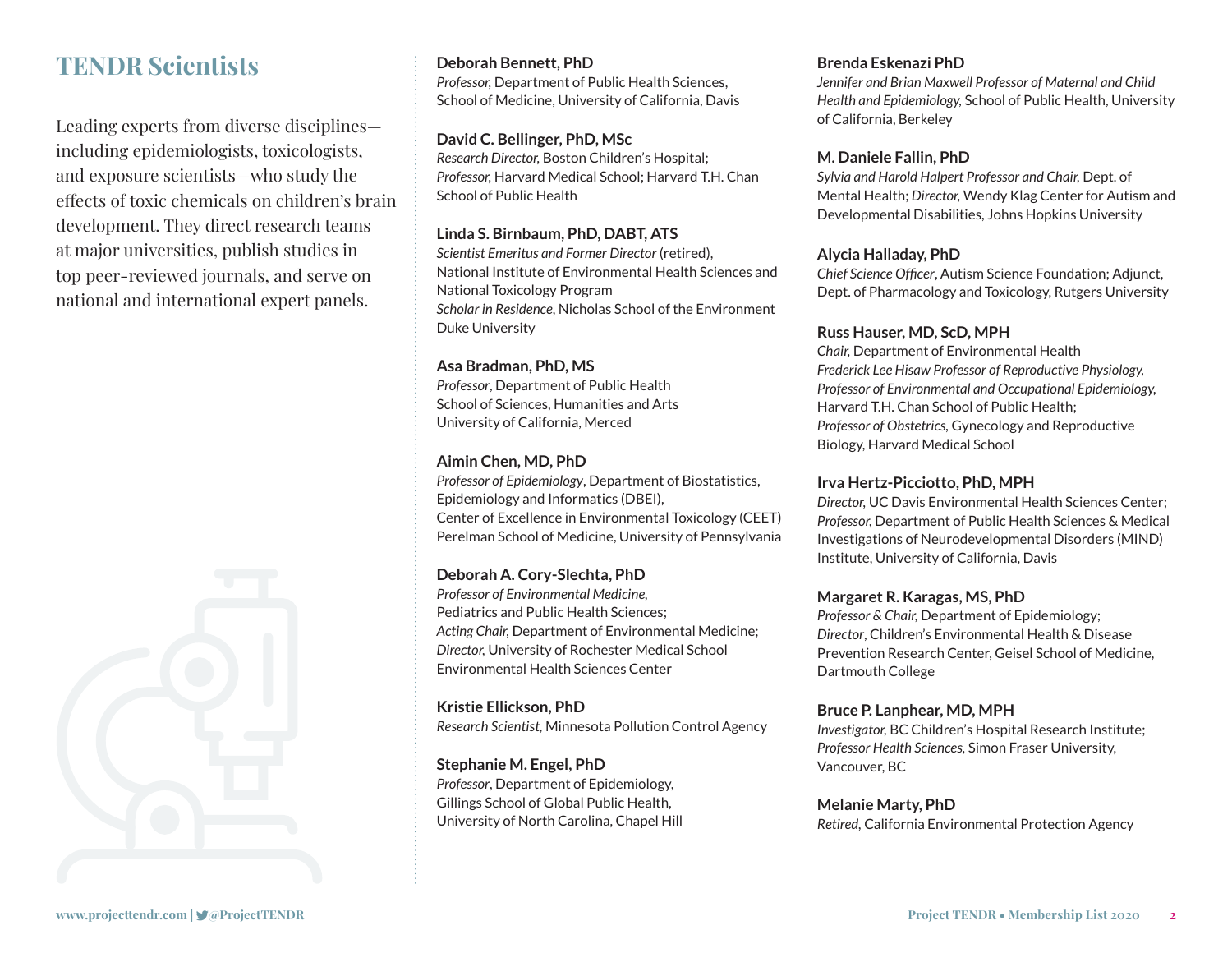## **TENDR Scientists**

Leading experts from diverse disciplines including epidemiologists, toxicologists, and exposure scientists—who study the effects of toxic chemicals on children's brain development. They direct research teams at major universities, publish studies in top peer-reviewed journals, and serve on national and international expert panels.



## **Rachel Morello-Frosch, Ph.D., M.P.H.**

*Professor*, Department of Environmental Science, Policy and Management, and School of Public Health, University of California, Berkeley

## **Devon Payne-Sturges, DrPH**

*Assistant Professor,* Maryland Institute for Applied Environmental Health, School of Public Health, University of Maryland

## **Heather B. Patisaul, PhD**

*Association Dean for Research and Professor*, College of Sciences, Center for Human Health and the Environment, WM Keck Center for Behavioral Biology, NC State **University** 

### **Frederica Perera, DrPH, PhD**

*Professor of Public Health, Director Translational Research and Founding Director*, Columbia Center for Children's Environmental Health, Mailman School of Public Health, Columbia University

## **Beate Ritz MD, PhD**

*Professor of Epidemiology,* Center for Occupational and Environmental Health, Fielding School of Public Health, University of California Los Angeles

## **Susan L. Schantz, PhD**

*Professor Emeritus of Toxicology and Neuroscience*, Beckman Institute for Advanced Science and Technology, University of Illinois, Urbana-Champaign

## **Heather Volk, PhD,**

*Associate Professor*, Department of Mental Health, Johns Hopkins Bloomberg School of Public Health

#### **Thomas F. Webster, DSc**

*Professor,* Department of Environmental Health, Boston University School of Public Health

### **Robin M. Whyatt, DrPH**

*Professor Emeritus*, Department of Environmental Health Sciences, Mailman School of Public Health, Columbia University

#### **Tracey J. Woodruff, PhD, MPH**

*Alison S Carlson Endowed Professor & Director,* Program on Reproductive Health and the Environment, Dept. Ob/Gyn, PRL Institute for Health Policy Studies, UCSF

### **R. Thomas Zoeller, PhD**

*Professor Emeritus,* Biology Department, University of Massachusetts Amherst

#### **Ami Zota, ScD, MS**

*Assistant Professor,* Dept. of Environmental and Occupational Health, Milken Institute School of Public Health, The George Washington University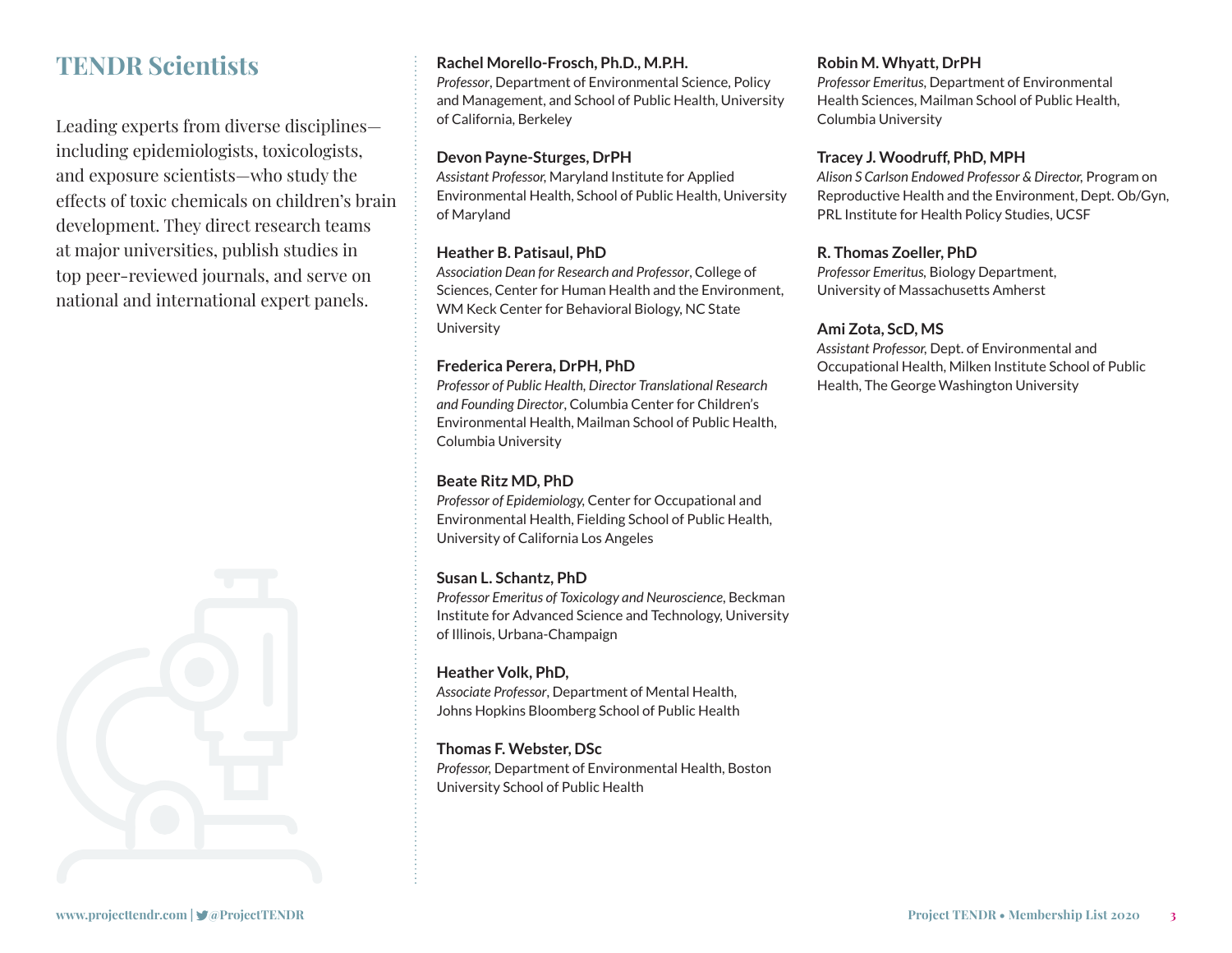# **TENDR Health Professionals and Providers**

Pediatricians, obstetrician-gynecologists, nurses, midwives, and public health specialists, with a common focus on fetal and children's brain health. They include directors of the national Pediatric Environmental Health Specialty Units, along with representatives of the American College of Obstetricians and Gynecologists, National Medical Association and National Hispanic Medical Association.



## **Laura Anderko, PhD, RN**

*Robert and Kathleen Scanlon Endowed Chair in Values Based Health Care & Professor,* School of Nursing and Health Studies, Georgetown University; *Director,* Mid-Atlantic Center for Children's Health and the Environment

#### **John R. Balmes, MD**

*Prof. of Medicine,* UCSF; *Prof. Environmental Health Sciences,*  UC Berkeley; *Director,* Northern Calif Center for Occupational & Environmental Health*,* UC Berkeley-UC Davis-UCSF; *Director,* UC Berkeley-UCSF Joint Medical Program

#### **Carla Campbell, MD, MS, FAAP**

*Pediatrician* and *Public Health Physician*, Las Cruces, New Mexico

#### **Jeanne A. Conry, MD, PhD**

*Past President,* American College of Obstetricians and Gynecologists; *President,* The Environmental Health Leadership Foundation; *President-Elect,* International Federation of Gynecology & Obstetrics

#### **Nathaniel DeNicola, MD, MSHP, FACOG**

*Physician,* Johns Hopkins Medicine *Digital Health Expert,* American College of Obstetricians & Gynecologists

#### **Robert M. Gould, MD**

*Associate Adjunct Prof,* Program on Reproductive Health and Environment, UCSF School of Medicine; *Past President,* Physicians for Social Responsibility

## **Deborah Hirtz, MD**

*Professor,* Neurological Sciences and Pediatrics, University of Vermont School of Medicine; *Representative,* Child Neurology Society

#### **Tanya Khemet Taiwo, PhD, CPM, MPH**

*Assistant Professor,* Department of Midwifery, Bastyr University; *Co-Director,* Environmental Health Sciences Center, UC Davis

#### **Philip J. Landrigan, MD, MSc, FAAP**

*Director,* Global Public Health Program; *Director,* Global Observatory on Pollution and Health; *Professor of Biology,* Boston College

#### **Arthur Lavin, MD, FAAP**

*Pediatrician*, Advanced Pediatrics *Associate Clinical Professor of Pediatrics,* Case Western Reserve University School of Medicine

#### **Kelly McCue, MD**

*Ob-Gyn, Chief,* NVLY, Permanente Medicine; ACOG, CA (District 9) Secretary and Co-Chair Legislative Committee; California Medical Association, Vice Chair Counsel on Legislation

#### **Mark Miller, MD, MPH**

*Director,* University of California San Francisco Pediatric Environmental Health Specialty Unit

#### **Mark A. Mitchell, MD, MPH**

*Assoc. Prof*, Climate Change, Energy & Environmental Health Equity, Health & Climate Solutions Program, George Mason University; *Co-Chair*, Commission on Environmental Health, National Medical Association

#### **Jerome A. Paulson, MD, FAAP**

*Professor Emeritus,* Pediatrics and of Environmental & Occupational Health; George Washington University School of Medicine and Health Sciences, George Washington University Milken Institute School of Public Health

**Elena Rios, MD, MSPH** 

*President & CEO,* National Hispanic Medical Association

#### **Leslie Rubin, MD**

*Assoc. Prof.,* Dept. of Pediatrics, Morehouse School of Medicine; *Co-director,* Southeast Pediatric Environmental Health Specialty Unit, Emory University; *Founder,* Break the Cycle of Health Disparities, Inc.

#### **Hu Luong Tran, MD, MPH**

*President, CEO,* National Council of Asian Pacific Islander **Physicians**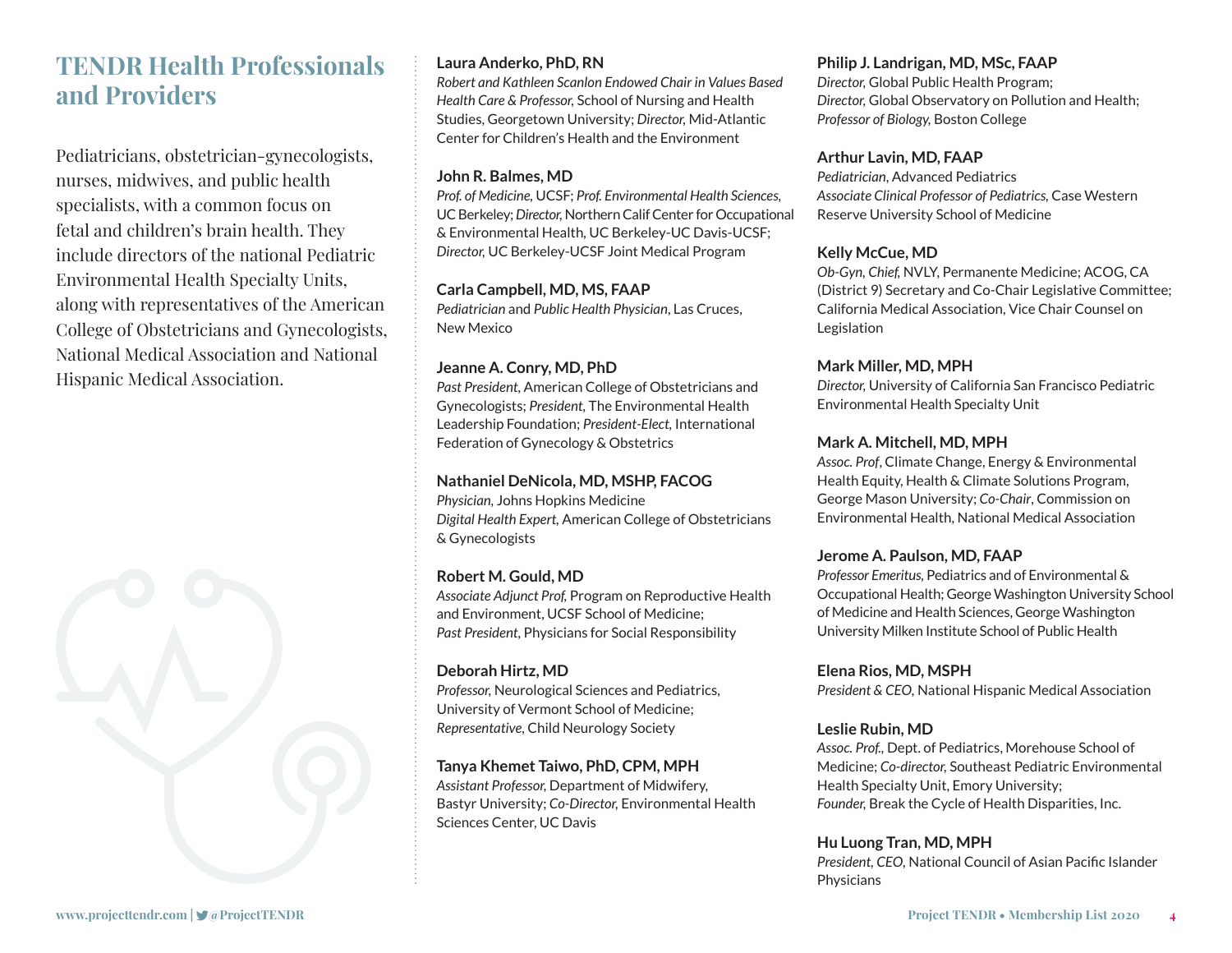## **TENDR Children's Health, Environment and Disabilities Advocates**

Directors of national organizations and programs working to ensure a future in which all children live, play, grow, and learn safe from toxic chemicals and pollution.



**Annie Acosta, MSW**  *Director of Fiscal and Family Support Policy,* The Arc

**Charlotte Brody, RN**  *National Director,* Healthy Babies Bright Futures

**Eve Gartner, JD**  *Managing Attorney,* Toxic Exposure & Health Program*,*  **Earthjustice** 

**Tracy Gregoire**  *Healthy Children Project Director,* Learning Disabilities Association of America *Investor and Market Strategies Advisor*, Coming Clean

**Katie Huffling, RN, MS, CNM**  *Executive Director,* Alliance of Nurses for Healthy **Environments** 

**Michelle Mabson, MPH, MS** *Staff Scientist*, Earthjustice

**Emily Marquez, PhD**  *Staff Scientist,* Pesticide Action Network North America

**Jennifer McPartland, PhD**  *Senior Scientist,* Environmental Defense Fund

**Pamela Miller, MS**  *Executive Director,* Alaska Community Action on Toxics **Jennifer Sass, PhD**  *Senior Scientist,* Natural Resources Defense Council; *Professorial Lecturer*, George Washington University

**Ted Schettler, MD, MPH**  *Science Director,* Science and Environmental Health Network

**Veena Singla, PhD**  *Senior Scientist*, Natural Resources Defense Council

**Stephanie Stohler, MPS, PRCC**  *Communications Director,* Toxic-Free Future

**Maureen Swanson, MPA**  *Director of Environmental Risk Reduction & Project TENDR*, The Arc

**Nsedu Obot Witherspoon, MPH**  *Executive Director,* Children's Environmental Health Network